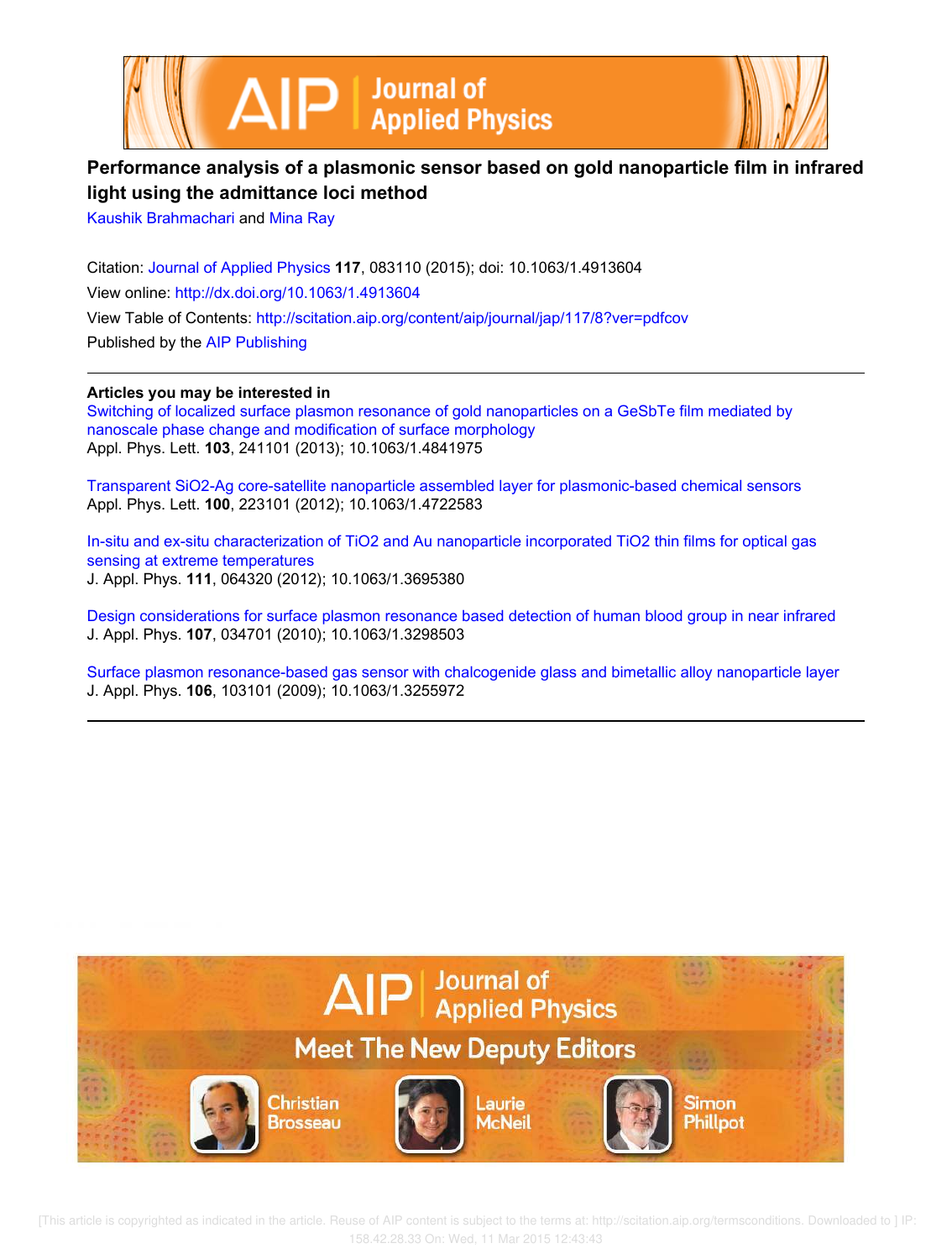

# Performance analysis of a plasmonic sensor based on gold nanoparticle film in infrared light using the admittance loci method

Kaushik Brahmachari and Mina Rav<sup>a)</sup>

Department of Applied Optics and Photonics, University of Calcutta, Technology Campus, Acharya Prafulla Chandra Roy Shiksha Prangan, JD-2, Sector-III, Salt Lake City, Kolkata 700 098, India

(Received 21 July 2014; accepted 15 February 2015; published online 27 February 2015)

A theoretical design of surface plasmon resonance (SPR) structure operating in attenuated total reflection (ATR) mode and comprising of silicon or chalcogenide (2S2G) prism material coated with gold film having different nanoparticle sizes has been reported along with some interesting performance related simulation results at the operating wavelength of 1200 nm in infrared. The admittance loci based technique has been employed for the appropriate choice of the metal layer thickness. The sensitivity and other performance parameters of the structure based on the choice of the high index prism material and correct gold nanoparticle size have also been presented. In comparison to other conventional prism based plasmonic structures, the proposed model provides the extra degree of freedom, i.e., variations of nanoparticle size in addition to the variation in layer thickness and the use of different high index prism materials like silicon, 2S2G materials, etc. Moreover, the width of the SPR curve can be controlled by using different high index prism materials as well as by changing gold nanoparticle size. Higher sensitivity can be achieved with 2S2G while higher detection accuracy is provided by silicon as prism material.  $\odot$  2015 AIP Publishing LLC. [http://dx.doi.org/10.1063/1.4913604]

## I. INTRODUCTION

Surface plasmon resonance (SPR) phenomenon occurs in a plasmonic structure due to the interaction of the ppolarized incident light with surface plasmon wave, which propagates along the metal-dielectric interface. The basic prism based configurations of plasmonic structure were proposed a long before for observing surface plasmon resonance.<sup>1,2</sup> The sensing capability of SPR phenomenon was first reported for gas detection and biosensing in  $1983<sup>3</sup>$ . theoretical investigation on sensitivity comparison of prism and grating coupler based plasmonic sensors in angular as well as in wavelength interrogation modes has been reported by Homola et  $al$ <sup>4</sup>. Optical properties of the metals have been explored in detail in the literature.<sup>5</sup> Excitation of surface plasmons using infrared light provides extra advantages like the use of any advanced materials in order to improve the sensor performance. Plasmon excitation in the infrared region of the spectrum involves the use of chalcogenide and silicon as high index coupling prism materials. Modeling and performance investigation of chalcogenide and silicon prism based SPR sensor in infrared light have been reported earlier.<sup>6–9</sup> The admittance loci method has been in use for thin film modeling<sup>10</sup> and has also been employed to design plasmonic structures.<sup>11–14</sup> Gupta *et al*, have reported the resonance tuning and sensitivity enhancement by varying prism materials.<sup>15</sup> Studies on the performance of plasmonic sensor utilizing bimetallic alloy films have also been reported.<sup>16,17</sup> Maharana et al.<sup>18</sup> theoretically demonstrated the enhancement of the electric field in surface plasmon resonance

bimetallic configuration based on chalcogenide prism. Modeling and performance investigation of a nanobioplasmonic sensor comprising of chalcogenide and silicon prism materials using human skin tissue as a bio-sample have been recently reported.<sup>19</sup>

Most of the literature cited above use the bulk metal film without accounting for the characteristics of its constituent nanoparticles and their respective effects on the overall performance of the sensor. Enhancement of SPR sensing signal using spherical gold nanoparticles of sizes 40–80 nm was achieved and demonstrated in Ref. 20 and this enhancement was due to stronger scattering of gold nanoparticles in comparison to absorption. The investigation of the surface plasmon peak response for gold nanoparticles of different shapes and sizes (nanospheres, nanocubes, nanobranches, nanorods, and nanobipyramids) using water-glycerol mixtures of varying volume ratios have been reported by Chen et  $al.^{21}$  An on-chip spectral SPR optical sensor with improved spectral sensitivity using a self assembled array of silver nanoparticles in the gold film has been proposed by Zhang et  $al$ .<sup>22</sup> Vivid description of the fabrication procedure of uniformly distributed gold nanoparticle film with controllable size by focused ion beam bombardment on thin gold films was provided in Ref. 23. Gold nanoparticles can be used to improve the performance of many optoelectronic devices. GaN-based metal-semiconductor-metal photodetectors covered with gold nanoparticles were fabricated for achieving improved performance of a plasmonic sensor. $^{24}$  A plasmonic device consisting of periodic arrays of ellipsoidal silver nanoparticles embedded in  $SiO<sub>2</sub>$  was placed near a silver surface and by tuning the shape of the particles in the array, the nanoparticle surface plasmon resonance is tuned, which in turn excite surface plasmons on the metal film.<sup>25</sup>

a)Author to whom correspondence should be addressed. Electronic mail: mraphy@caluniv.ac.in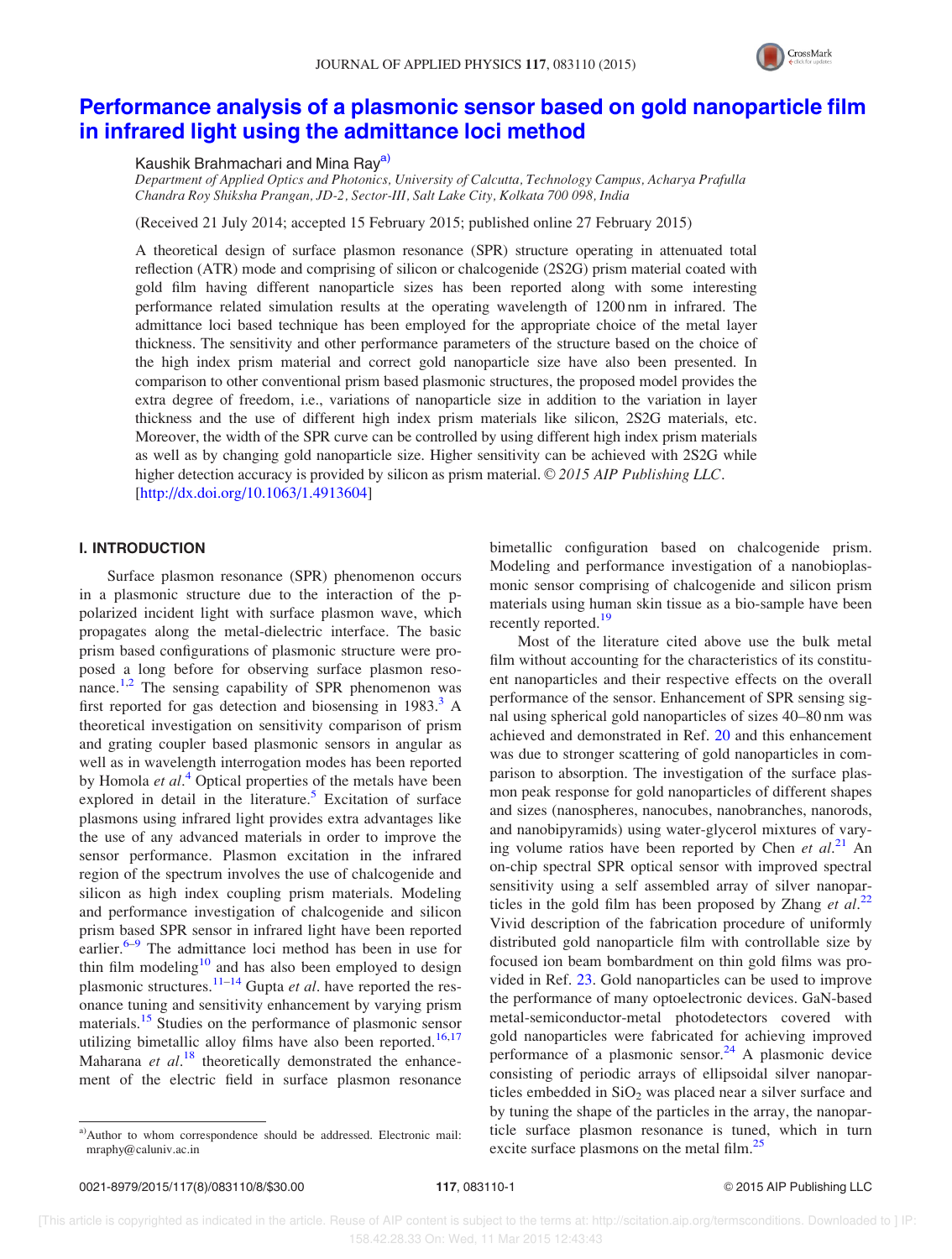In the context of the present scenario in this research field, we report a design methodology based on the admittance loci method to design and analyze such nanoparticle based plasmonic sensor. The main emphasis is given to the role played by the different size of spherical shaped gold nanoparticle as well as the use of high index silicon and chalcogenide (commonly known as 2S2G; composition:  $Ge_{20}Ga_5Sb_{10}S_{65}$  prism materials with operating wavelength of 1200 nm. Chalcogenide glasses consist of group VI chalcogen elements (sulfur, selenium, and tellurium) generally known for their better thermal stability and chemical reactivity. $26$  On the other hand, silicon is a semiconductor material, which is transparent throughout the infrared range. The development of 2S2G and silicon prism material based plasmonic sensors requires the determination of the SPR condition in infrared taking into account the dispersion effects of these materials, which are crucial in the infrared range. The advantage of such a plasmonic sensor is the utilization of high index prism materials like silicon, 2S2G materials along with gold nanoparticle film in one single structure. Moreover, SPR curve width can be controlled in infrared by using high index prism materials and also by changing gold nanoparticle sizes, thus utilizing higher chemical stability of gold (Au) nanoparticles, higher sensitivity offered by 2S2G, and higher detection accuracy (DA) provided by silicon prism materials.

## II. MATHEMATICAL BACKGROUND

## A. Admittance loci based design method

The admittance loci method is quite well known technique usually employed for designing multilayer thin film structures. We can consider that the multilayer is gradually built up layer by layer, immersed all the time in the ambient medium. As thickness of each layer increases from zero value to its final value, the admittance of the multilayer at that stage of its construction is calculated and locus is plotted. Alternatively, we can assume that the multilayer structure is already constructed and a virtual reference plane is sliding continuously through the layers and the locus of admittance of the structure up to that plane is plotted. This plot is known as the admittance diagram or admittance locus plot.<sup>10</sup>

A plasmonic sensor can be designed using the admittance loci method. According to this method, the admittance of a plasmonic structure is considered, which starts from the sample and ends at the front surface of the structure. Fig. 1 represents a plasmonic structure consisting of prism, gold



FIG. 1. Schematic diagram of plasmonic structure with gold nanoparticle  $n^p = \frac{y \text{ sample } \cos \theta_i}{x}$  (7) film (not to scale).

nanoparticle film, and sample with refractive indices represented by  $n_{pr}$ ,  $n_m$ , and  $n_{sample}$ , respectively.

The dielectric constant of gold at different wavelengths has been calculated using the Drude model as

$$
\varepsilon_m(\lambda) = 1 - \frac{\lambda^2}{\lambda_p^2 \left(1 + i\frac{\lambda}{\lambda_c}\right)},\tag{1}
$$

where  $\lambda_p$  and  $\lambda_c$  is the plasma wavelength and collision wavelength, respectively.

It is to be noted that some metals have contribution from bound electrons, which provide a weak oscillatory behavior due to the frequency dependence of the reflection coefficient,<sup>26</sup> and such metals follows the Lorentz-Drude model.

The inverse of collision wavelength as a function of particle size  $(R_{particle})$  is given by

$$
\frac{1}{\lambda_c(R_{particle})} = \frac{1}{\lambda_c(bulk)} + \frac{v_f}{2\pi cR_{particle}},
$$
 (2)

where  $\lambda_c$  (bulk) is the bulk collision wavelength, c is the velocity of light in free space, and  $v_f$  is the Fermi velocity. The values of plasma wavelength, bulk collision wavelength, and Fermi velocity of gold are taken from literature.<sup>16</sup>

The phase introduced by the gold nanoparticle film of thickness  $d_m$  is given by

$$
\delta_m = \left(\frac{2\pi}{\lambda}\right) d_m \left(n_m^2 - k_m^2 - n_{pr}^2 \sin^2\theta_i - 2in_m k_m\right)^{1/2}, \quad (3)
$$

where  $n_m$  and  $k_m$  are the real and imaginary part of the complex refractive index of the gold nanoparticle film,  $n_{pr}$  is the refractive index of the incident medium (prism material), and  $\lambda$  is the wavelength of incident light.

The characteristic matrix of gold nanoparticle film is given by $10$ 

$$
\begin{bmatrix} B \\ C \end{bmatrix} = \begin{bmatrix} \cos \delta_m & (i \sin \delta_m) / \eta_m^p \\ i \eta_m^p \sin \delta_m & \cos \delta_m \end{bmatrix} \begin{bmatrix} 1 \\ \eta_{sample}^p \end{bmatrix}, \quad (4)
$$

where B and C are the normalized electric and magnetic fields at prism-gold nanoparticle film interface.

For gold nanoparticle film, the modified admittances are given by

$$
J_m^s = \frac{\left(n_m^2 - k_m^2 - n_{pr}^2 \sin^2 \theta_i - 2in_m k_m\right)^{1/2}}{\cos \theta_i},
$$
 (5)

$$
\eta_m^p = \frac{(n_m - ik_m)^2}{\eta_m^s},\tag{6}
$$

where the superscripts  $s$  and  $p$  denote polarization states of the incident light.

For sample, the modified admittance is given by

$$
\eta_{sample}^p = \frac{y_{sample} \cos \theta_i}{\cos \theta_{sample}},
$$
\n(7)

 [This article is copyrighted as indicated in the article. Reuse of AIP content is subject to the terms at: http://scitation.aip.org/termsconditions. Downloaded to ] IP: 158.42.28.33 On: Wed, 11 Mar 2015 12:43:43

 $\boldsymbol{\eta}$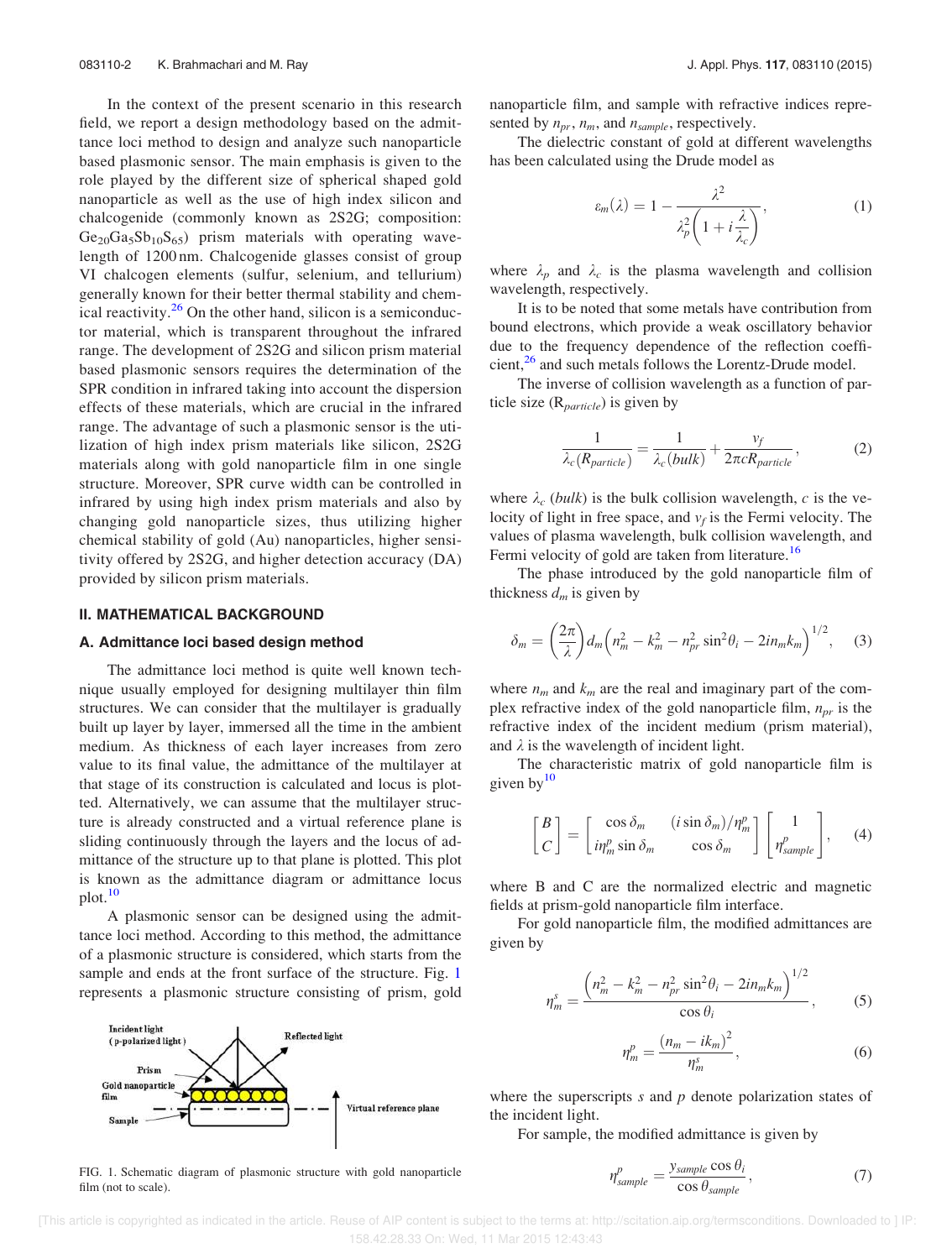where the optical admittance of the sample is  $y_{sample} = n_{sample}y_f$ ,  $n_{sample}$  is the refractive index of the sample,  $y_f$  is the free space optical admittance, and  $\theta_{sample}$  is the angle corresponding to the sample.

So, we can write the admittance of a plasmonic sensor as

$$
Y = \frac{C}{B} = \frac{\eta_{sample}^p \cos \delta_m + i\eta_m^p \sin \delta_m}{\cos \delta_m + i\left(\frac{\eta_{sample}^p}{\eta_m^p}\right) \sin \delta_m}.
$$
 (8)

The reflectance of a plasmonic sensor is given by

$$
R = \left(\frac{\eta_{pr} - Y}{\eta_{pr} + Y}\right) \left(\frac{\eta_{pr} - Y}{\eta_{pr} + Y}\right)^*,\tag{9}
$$

where \* denotes the complex conjugate.

## B. Sensing principle of a plasmonic sensor

Plasmonic devices are mainly based on Kretschmann's Attenuated Total Internal Reflection (ATIR) configuration.<sup>2</sup> In a plasmonic device, a thin plasmon active metal film is deposited on the base of a prism and the p-polarized incident light excites a surface plasmon wave (SPW), which propagates along the metal–dielectric sample interface under the condition that propagation constant of incident light and SPW match. The resonance condition is proposed by Homola *et al*.<sup>4</sup> as given by

$$
Kn_{pr}\sin\theta_{SPR} = K\sqrt{\frac{(\varepsilon_{mr} + i\varepsilon_{mi})n_{sample}^2}{(\varepsilon_{mr} + i\varepsilon_{mi}) + n_{sample}^2}},\qquad(10)
$$

where  $\varepsilon_m$  is the complex dielectric constant of the metal,  $\varepsilon_{mr}$ is the real part,  $\varepsilon_{mi}$  is the imaginary part of  $\varepsilon_m$ , and K is the free space wave number.

Here, the right hand term is the real part of the SPW propagation constant, whereas the term on the left hand side is the propagation constant of the p-polarized light incident at an SPR angle through the light coupling prism. The matching of the propagation constants leads to the resonant excitation of SPW, and thereby, a sharp dip in reflectance at the SPR angle is observed. Any change in refractive index of the sample in contact with the metal layer results in the shift of the SPR angle in order to satisfy the SPR condition, under a fixed operating wavelength.

## C. Plasmonic sensor performance parameters

The full width at half maximum (FWHM) of an SPR sensing curve is defined as the angular (or spectral) width of the SPR reflectance curve at half the value of maximum reflectance for angular (or spectral) interrogation mode. The performance of a plasmonic sensor is expressed in terms of shift in SPR angle for a small change in sample refractive index values and in terms of the FWHM of the SPR sensing curves, which should be as low as possible in order to accurately determine the SPR dip position. SPR angle is the angle at which reflectance of a plasmonic sensor becomes minimum.

The sensitivity of a plasmonic sensor under consideration is given by  $15$ 

$$
S = \frac{d\theta_{SPR}}{dn_{sample}} = \frac{\left(\frac{\varepsilon_{mr}}{\varepsilon_{mr} + n_{sample}^2}\right)^{3/2}}{\sqrt{n_{pr}^2 - \frac{\varepsilon_{mr} n_{sample}^2}{\varepsilon_{mr} + n_{sample}^2}},
$$
(11)

where  $d\theta_{SPR}$  is the change in SPR angle corresponding to small change in the sample refractive index  $dn_{Sample}$ .

SPR angle changes with change in sample refractive index values, so the larger change in SPR angle corresponds to higher sensitivity.

The DA of a plasmonic sensor is defined as the reciprocal of FWHM as given by

$$
DA = \frac{1}{FWHM}.
$$
\n(12)

Thus, plasmonic sensors, which produce narrower SPR sensing curves (lower value of FWHM), display higher detection accuracy and vice versa. So, the performance criteria of a plasmonic sensor should be based on higher dynamic range and sensitivity or higher detection accuracy as per the sensing requirements.

Accommodating both parameters (sensitivity as well as detection accuracy), the figure of merit (FOM) of a plasmonic sensor can be defined as

$$
FOM = \left(\frac{d\theta_{SPR}}{dn_{sample}}\right) \times DA.
$$
 (13)

#### III. SIMULATION RESULTS AND DISCUSSION

## A. Admittance loci design plots based on gold nanoparticle sizes

The admittance loci plots for structures using spherical shaped gold nanoparticle film having the particle size of 6 nm with silicon and 2S2G as prism materials, and dielectric sample having a refractive index (RI) of 1.33 at 1200 nm wavelength of light are shown in Fig.  $2(a)$ . From this admittance loci plots, it can be interpreted for silicon prism that initially starting admittance of the gold nanoparticle film stays on the imaginary axis, with the locus point moving from the coordinate (0, 5.278i) on the imaginary axis (which corresponds gold nanoparticle film thickness of 0 nm) and intercepts the real admittance axis at 3.529 (which is close to refractive index of silicon prism, 3.525 at 1200 nm) for gold nanoparticle film thickness of 32 nm. For an angle of incidence of 22.79 , it also yields near-zero reflectance with this specific gold nanoparticle film thickness. If this locus could have been made to intercept the real axis of the admittance diagram exactly at the refractive index of the incident medium (prism material), the surface plasmon excitation would have been achieved with much better efficiency. In a similar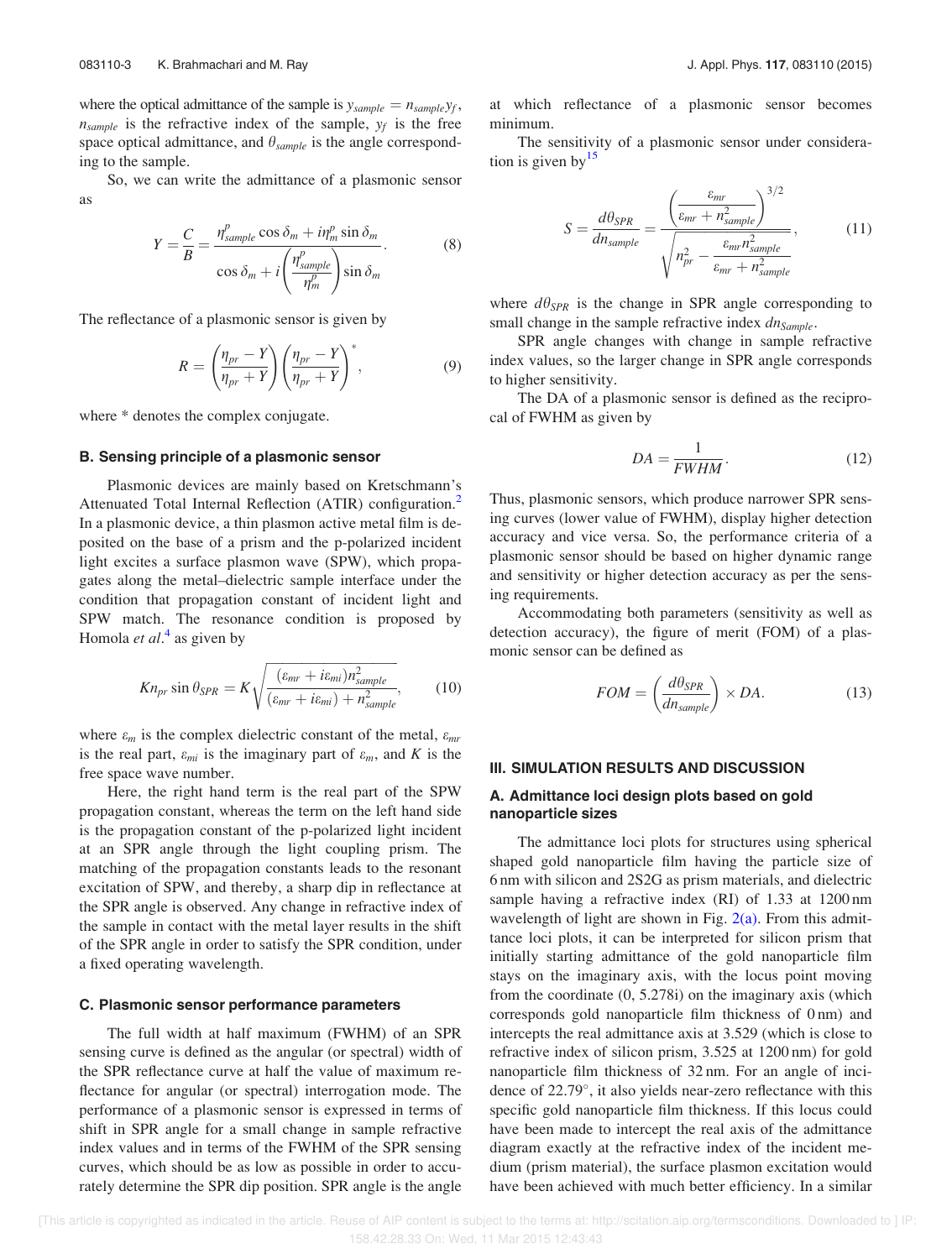

FIG. 2. Admittance loci plots of a 2S2G and silicon prism based plasmonic sensor for gold nanoparticle sizes of (a) 6 nm and (b) 8 nm.

manner, Fig.  $2(b)$  depicts the admittance loci plots for silicon and 2S2G prism with the gold nanoparticle size of 8 nm.

The refractive indices of silicon and 2S2G prism materials are taken as 3.525 and 2.2631 at 1200 nm wavelength in infrared in accordance with our previous article.<sup>9</sup> The calculated values of starting imaginary admittance, end admittance, and incident angle for each prism material are tabulated in Table I. In all these cases, we have optimized gold nanoparticle film thickness of each prism material so as to ensure that the respective loci end with a real admittance value close to the refractive index of the prism for an efficient excitation of surface plasmons.



FIG. 3. (a) SPR curves of a plasmonic sensor using silicon and 2S2G as prism materials for gold nanoparticle sizes of 6 nm and 8 nm, respectively, and (b) SPR angle plot with variation of gold nanoparticle sizes using silicon and 2S2G prism materials.

## B. Surface plasmon sensing curves

Fig. 3(a) shows the SPR curves for silicon and 2S2G prism materials with gold nanoparticle sizes of 6 nm and 8 nm, respectively. Here, the sample refractive index (RI) value is kept at 1.33. Gold metal film thicknesses have already been optimized for silicon and 2S2G prism materials in order to obtain minimum reflectance. Minimum reflectance actually implies the coupling of maximum energy from incident light to surface plasmons according to the principle of conservation of energy. From our simulated curves, it is seen that silicon material produces a narrower SPR curve than 2S2G material in infrared and also silicon prism based sensor operates at low incident angle region than 2S2G prism

| TABLE I. Admittance related parameters for Silicon and 2S2G prism based sensor. |
|---------------------------------------------------------------------------------|
|---------------------------------------------------------------------------------|

| Prism material | Gold nanoparticle<br>$size$ (nm) | Thickness of<br>gold metal film (nm) | Starting imaginary<br>admittance | End admittance     | Angle of incidence<br>(degrees) |
|----------------|----------------------------------|--------------------------------------|----------------------------------|--------------------|---------------------------------|
| Silicon        |                                  | 32                                   | 5.278i                           | $3.529, -0.1454i$  | 22.79                           |
|                | Õ.                               | 33                                   | 5.366i                           | $3.298, -0.1917i$  | 22.77                           |
| 2S2G           |                                  | 27                                   | 4.094i                           | $2.141, -0.06071i$ | 37.37                           |
|                |                                  | 30                                   | 4.366i                           | $2.275, -0.1767i$  | 37.21                           |

 [This article is copyrighted as indicated in the article. Reuse of AIP content is subject to the terms at: http://scitation.aip.org/termsconditions. Downloaded to ] IP: 158.42.28.33 On: Wed, 11 Mar 2015 12:43:43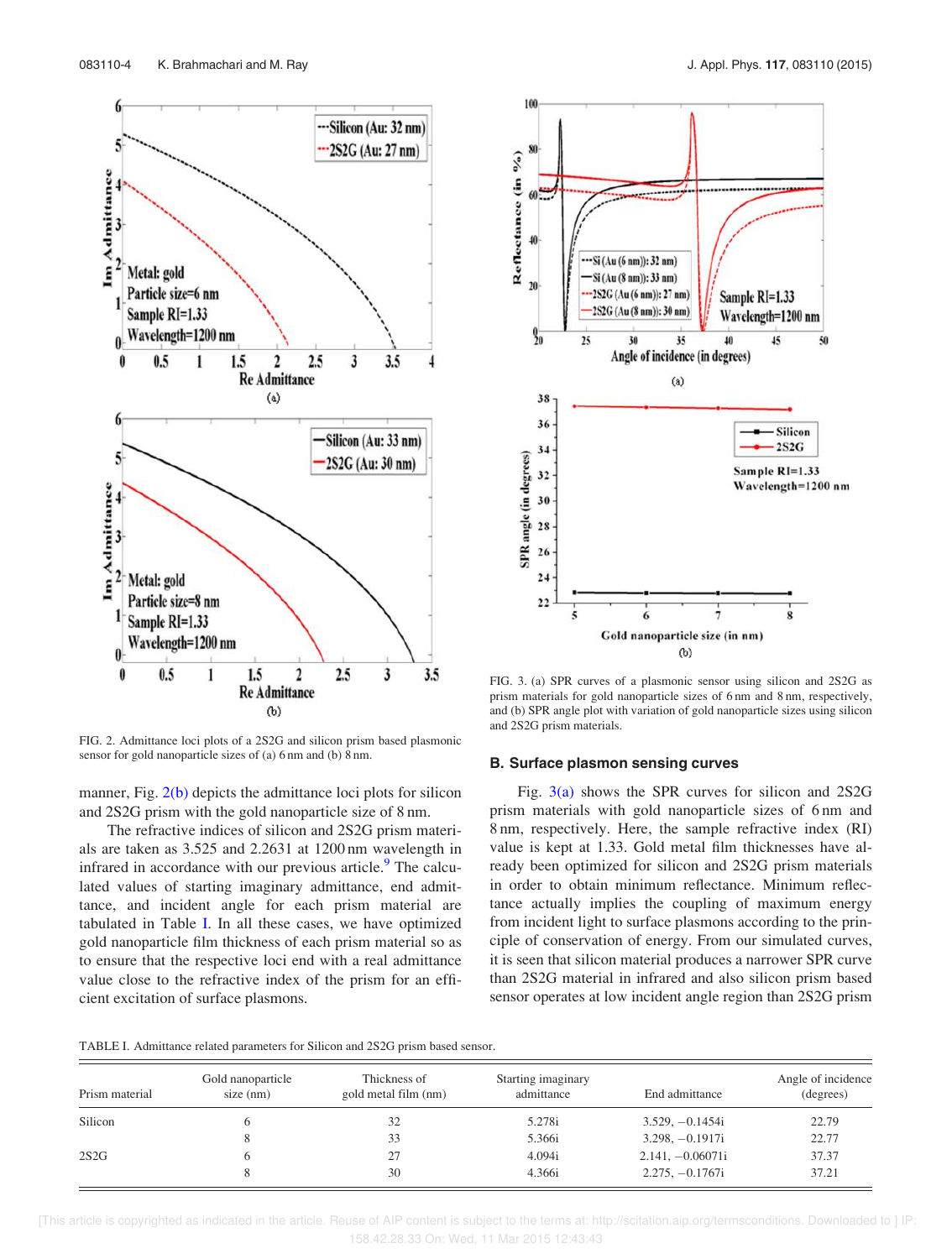based sensor. It can also be observed that the shift in SPR dip position with a change in nanoparticle sizes is less prominent for silicon as compared to 2S2G.

Fig.  $3(b)$  shows the plot of SPR angle with variation in gold nanoparticle sizes for silicon and 2S2G prism materials. It is seen that SPR angle is higher for 2S2G material and lower for silicon material. Moreover, the SPR angle remains almost constant with gold nanoparticle size variation.

Fig. 4 shows simulated plots of SPR sensing curves for silicon prism and gold nanoparticle film (nanoparticle size: 8 nm and optimized film thickness: 33 nm) with different weights (in %) of glycerol in water solution as the sample. For simulation, different weights of glycerol in glycerolwater solution and their corresponding refractive index values at  $20^{\circ}$ C were taken from data presented in Ref. 27. From these curves, one can observe that change in weight (in  $\%$ ) of glycerol in glycerol-water solution provides a change in refractive index of the sample, which actually tunes the SPR dip position.

## C. Performance parameter issues based on gold nanoparticle sizes

The sensitivity can be theoretically evaluated using Eq. (11). The FWHM is an important factor to be considered for the actual design of a plasmonic sensor. Another important parameter is the dynamic range, which is defined as the range of dielectric samples which can be sensed as governed by surface plasmon resonance condition. The maximum value of the refractive index of the sample that can be sensed by a particular plasmonic sensor can be obtained using Eq. (10) when  $sin(\theta_{SPR})$  is just less than unity.<sup>15</sup> With silicon prism and Au metal (Au nanoparticle size  $= 6$  nm), at 1200 nm wavelength, the sample refractive index for which  $\theta_{SPR} = 90^{\circ}$  was calculated to be  $(n_{sample})_{\text{max}} = 3.1284$ . So, with Au metal having nanoparticle size of 6 nm and silicon prism at 1200 nm wavelength, all the dielectric samples having refractive indices less than 3.1284 are detectable. Similarly, for 2S2G prism material, this limit is 2.1470 for gold nanoparticle size of 6 nm. Figs.  $5(a)$  and  $5(b)$  show the plots of dynamic range and sensitivity with variation in gold nanoparticle sizes for silicon and 2S2G prism materials. It is seen that the dynamic range is higher for silicon material and lower for 2S2G material. But on the other hand, sensitivity is



FIG. 4. SPR curves of a plasmonic sensor using silicon prism material, gold nanoparticle size of 8 nm, and different weights (in %) of glycerol (as shown in the legend) in water solution as the sample.



FIG. 5. Plots of (a) dynamic range and (b) sensitivity vs. gold nanoparticle sizes for silicon and 2S2G prism materials with sample  $RI = 1.33$ .

higher for 2S2G material and lower for silicon material. Moreover, the dynamic range and sensitivity remain almost constant with gold nanoparticle size variation, because of the fact that real part of gold metal dielectric constant does not vary much with gold nanoparticle size. So, one should choose the correct value of gold nanoparticle size and proper prism material depending on the application concerned with a compromise between the sensitivity and the dynamic range requirements.

Moreover, we can compare this gold nanoparticle based plasmonic structure to plasmonic structure reported earlier in literature<sup>9</sup> in terms of sensitivity. While evaluating sensitivity, complex refractive index of gold nanoparticle film was calculated in terms of nanoparticle size using Eqs. (1) and (2), and the complex refractive index of the normal gold film was obtained from the literature.  $9$  Fig. 6(a) shows sensitivity plots for silicon and 2S2G prism materials using gold nanoparticle film (gold nanoparticle size  $= 8$  nm) and normal gold film coating using the analytical expression of Eq. (11). The simulated sensitivity plots suggest that the gold nanoparticle film based plasmonic sensor shows higher sensitivity than the conventional gold film based plasmonic sensor for both prism materials used. Fig.  $6(b)$  shows the variation of sensitivity expressed as degree per glycerol weight (in %) with change in glycerol weight (in %) in glycerol-water solution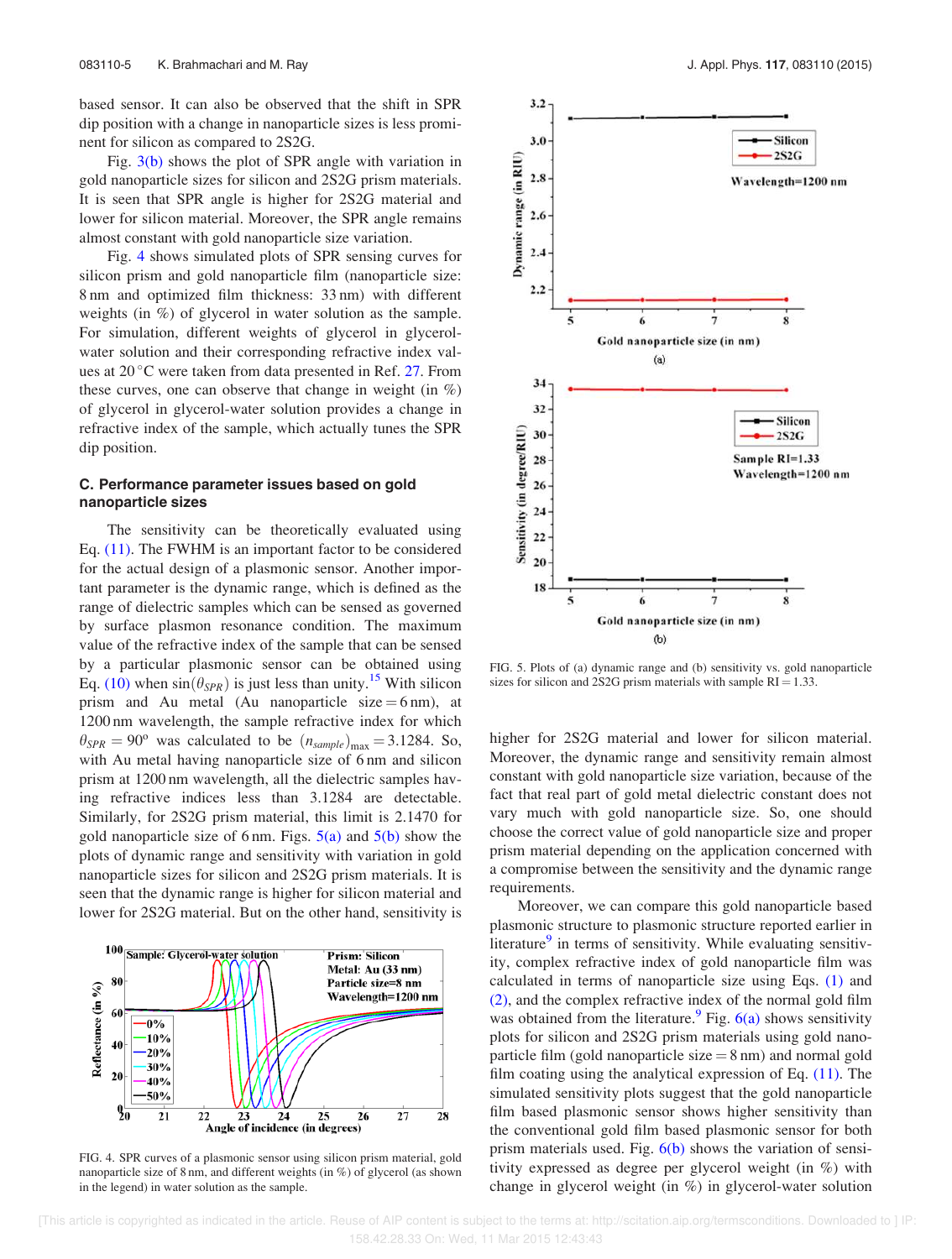

FIG. 6. (a) Sensitivity vs. sample refractive index plot for silicon and 2S2G prism materials with normal gold film and gold nanoparticle film with nanoparticle size of 8 nm and (b) plot of sensitivity vs. glycerol weight (in %) for silicon prism material and gold nanoparticle film with nanoparticle size of 8 nm.

at  $20^{\circ}$ C for silicon prism material using gold nanoparticle film (gold nanoparticle size: 8 nm). It is seen that as weight (in %) of glycerol in glycerol-water solution increases, sensitivity also increases. It is to be noted that the calculation of the sensitivity in this case is carried out numerically considering the water (i.e., 0% glycerol weight) as a reference sample.

The real part of end admittance value can be obtained from simulated admittance loci plot and according to the principle of efficient plasmonic excitation, the real part of end admittance value should be close to the refractive index of the prism material used as mentioned before, and it was found that our calculated real part of end admittance value for silicon prism with 6 nm gold nanoparticle size was in close agreement with the refractive index of silicon prism material at 1200 nm wavelength. So, for efficient plasmonic excitation point of view, in place of actual prism material refractive index, real part of end admittance value can be used, and using this calculated end admittance value, dynamic range has been calculated for silicon prism material with 6 nm gold nanoparticle size as shown in Table II. For comparison, the dynamic range has also been calculated using the actual refractive index of silicon prism material. It is

TABLE II. Dynamic range and sensitivity data at 1200 nm wavelength with 6 nm gold nanoparticle size.

| Prism    | DR <sup>a</sup> <sub>RPEA</sub> | DR <sub>PMRI</sub> | $S_{RPEA}$   | $S_{PMRI}$   |
|----------|---------------------------------|--------------------|--------------|--------------|
| material | (RIU)                           | (RIU)              | (degree/RIU) | (degree/RIU) |
| Silicon  | 3.1312                          | 3.1284             | 18.6591      | 18.6839      |

<sup>a</sup>DR: dynamic range

<sup>b</sup>RPEA: real part of end admittance

c PMRI: prism material refractive index

seen that the dynamic range value, based on the real part of end admittance value, was in close agreement with that obtained using actual value of the prism material refractive index at  $1200 \text{ nm}$  wavelength. Table II also shows the calculated values of sensitivity at 1200 nm wavelength for silicon as the coupling prism material with 6 nm gold nanoparticle size and sample of refractive index 1.33. Sensitivity (as shown in Eq.  $(11)$ ) was calculated using real part of end admittance value (using the admittance approach) and side by side using an actual refractive index of prism material. It is seen that both approaches provide the sensitivity values, which are in close agreement.

Figs.  $7(a)$  and  $7(b)$  show the plots of FWHM and detection accuracy with variation of gold metal nanoparticle sizes. It can be observed that FWHM decreases as nanoparticle size increases, whereas detection accuracy increases with increase in gold nanoparticle size. FWHM was also calculated using actual values of prism material refractive indices and real part of end admittance values. It was found that with silicon prism and gold nanoparticle size of 6 nm, the FWHM value based on the real part of end admittance value was 2.35 , whereas that based on the actual value of the prism material refractive index was 2.38 . So, it can be seen that calculated FWHM values are also in close agreement. From Eq. (2), it can be concluded that the increase in gold nanoparticle size leads to increase in the collision wavelength followed by a decrease in the imaginary (absorption) part of the surface plasmon propagation constant (R.H.S. expression of Eq.  $(10)$ ). As the imaginary part of the surface plasmon propagation constant corresponds to the absorption of light power by the surface plasmon sensing region, it implies that the fraction of light power absorbed is inversely proportional to the size of gold metal nanoparticles. As a result, reflectance increases, causing SPR curve to broaden (larger FWHM) with a decrease in gold nanoparticle size. It is also clear that FWHM is higher for 2S2G prism material and lower for silicon prism material. So, larger nanoparticle size along with silicon prism ensures precise determination of SPR dip position resulting in more accurate infrared SPR sensing.

The dip depth of a surface plasmon sensing curve is defined as the difference between the maximum and minimum value of the reflectance of SPR curve. The dip depth, FOM, plots as a function of variation of gold nanoparticle sizes have been shown in Figs.  $8(a)$  and  $8(b)$ . It is seen that dip depth and FOM both increase with increase in gold nanoparticle size, though dip depth is higher for silicon material and lower for 2S2G material. On the other hand, FOM is higher for silicon material and lower for 2S2G material due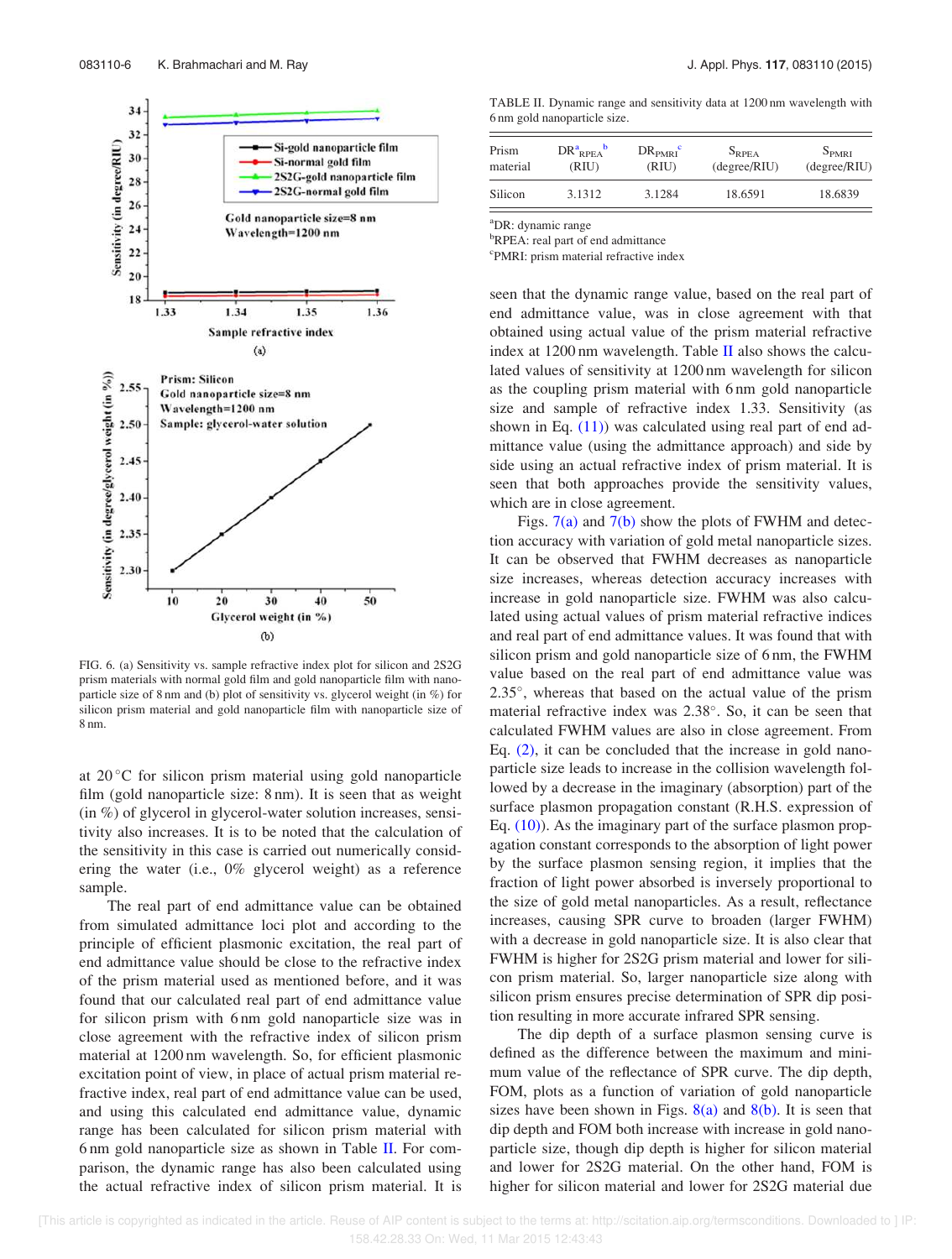



FIG. 7. Plot of (a) FWHM and (b) detection accuracy vs. gold nanoparticle sizes with sample  $RI = 1.33$  for silicon and 2S2G prism materials.

to narrower SPR curves of silicon compared to 2S2G prism based structures.

The proposed gold nanoparticle based configuration is advantageous, as it has an additional degree of freedom, namely, gold nanoparticle size. Apart from changing refractive indices of prism materials and thickness of gold nanoparticle coating, one can also change gold nanoparticle size. By changing nanoparticle sizes, thicknesses, and refractive indices of prism materials, the SPR dip position and SPR curve width can be tuned and controlled, which can significantly affect the performance of the sensor. Whereas conventional prism based plasmonic configuration using a normal gold coating has only two degrees of freedom, namely, the metal film thickness and refractive index of prism material.

## IV. CONCLUSION

We theoretically investigate the effect of gold nanoparticle size and high index prism material on the performance of a plasmonic sensor using the admittance loci method in infrared light. In this work, we have considered two different high index prism materials and different nanoparticle sizes

of gold nanoparticle film in order to see the effect of these parameters on admittance loci plots of the plasmonic sensor as well as on SPR sensing curves. We have also studied various parameters related to SPR sensing, namely, SPR angle, sensitivity, figure of merit, dynamic range, dip depth, FWHM, and detection accuracy. These parameters are found to be greatly influenced by the refractive index of high index prism material and gold nanoparticle size. The choice of prism materials and nanoparticle size of gold must be in accordance with the application concerned, keeping in mind the optimized trade-off among the sensitivity, FWHM, and dynamic range requirements. The use of silicon in the design of plasmonic sensors provides the advantage of microfabrication in order to aid in miniaturization and integration of a plasmonic sensor. 2S2G prism material sensors, on the other hand, could provide better performance due to its wide transparency range starting from visible to infrared region of the spectrum. These sensors have applications in field of sensing, environmental analysis, and many more. Our work could provide a platform for further research in infrared plasmonic sensor design, and our method of approach could be advantageous as a pre-fabrication design requirement of an efficient plasmonic sensor.

FIG. 8. Plot of (a) Dip depth and (b) FOM vs. gold nanoparticle sizes with sample  $RI = 1.33$  for silicon and 2S2G prism materials.